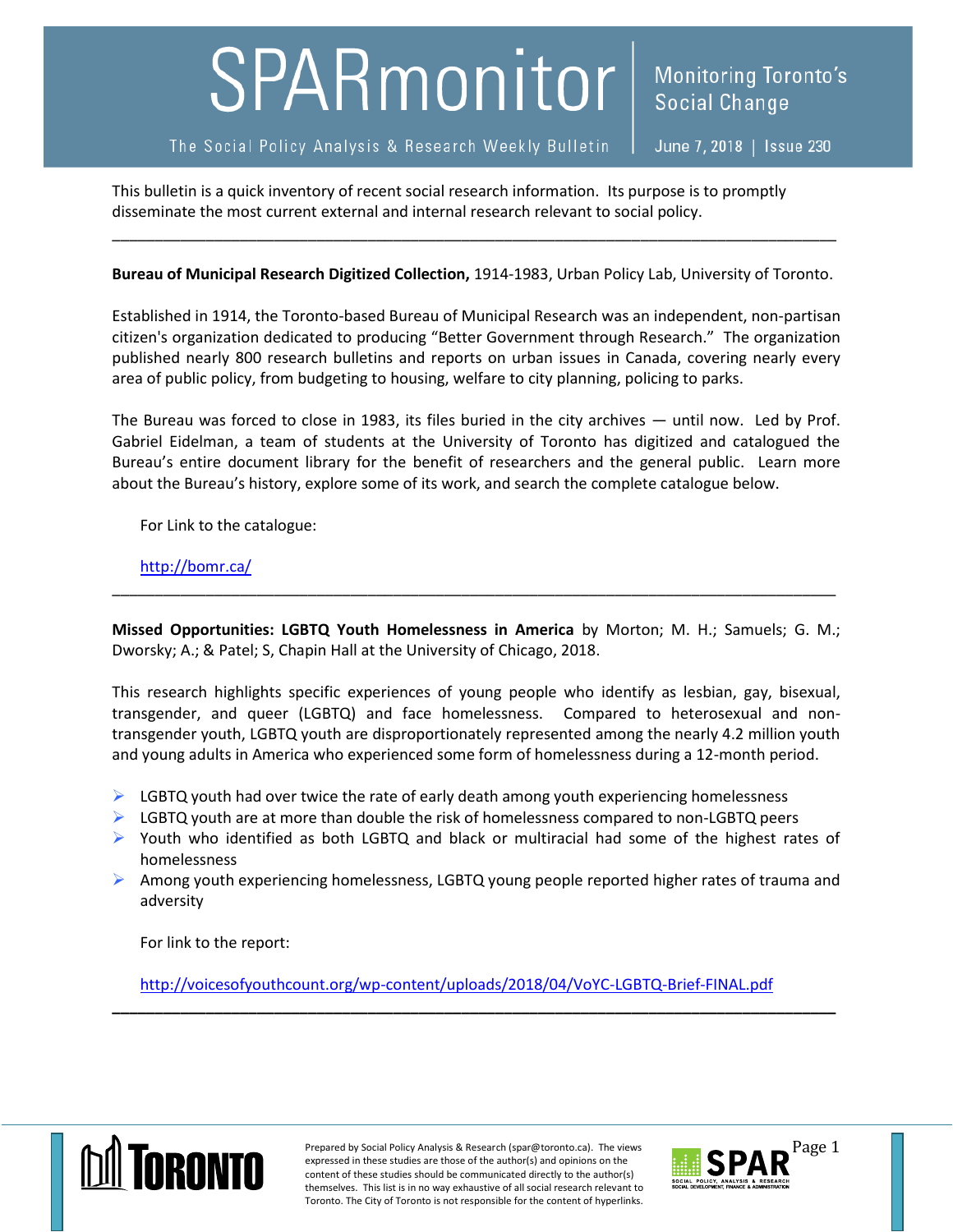**The Private Cost of Public Queues for Medically Necessary Care, 2018** by Bacchus Barua and Sazid Hasan, Fraser Institute, May 2018.

This report finds that Canada's long wait times for medically necessary treatments cost Canadians \$1.9 billion—or \$1,822 per patient—in lost wages and time last year. Including the value of lost time outside the traditional work week—evenings and weekends—the estimated cost of waiting jumps to \$5.8 billion. The national median waiting time from specialist appointment to treatment was 10.9 weeks in 2017, which is 0.3 weeks higher than in 2016.

- In 2017, an estimated 1,040,791 Canadians were waiting for care after an appointment with a specialist
- $\triangleright$  These Canadians were expected to wait, on average, for 10.9 weeks in order to receive medically necessary treatment
- $\triangleright$  Estimated 1,040,791 patients who waited for medically necessary treatment last year each lost \$1,822 (on average) due to work time lost

For link to the report:

<https://www.fraserinstitute.org/sites/default/files/private-cost-of-public-queues-2018.pdf>

**Thriving in the City: What does it Cost to Live a Healthy Life?** By Nishi Kumar, Kwame McKenzie, Seonggee Um, Wellesley Institute, September 2017.

\_\_\_\_\_\_\_\_\_\_\_\_\_\_\_\_\_\_\_\_\_\_\_\_\_\_\_\_\_\_\_\_\_\_\_\_\_\_\_\_\_\_\_\_\_\_\_\_\_\_\_\_\_\_\_\_\_\_\_\_\_\_\_\_\_\_\_\_\_\_\_\_\_\_\_\_\_\_\_\_\_\_\_\_\_

Recently released census data reveals that while incomes across Canada have increased in the past decade, progress in Ontario and in Toronto have lagged behind. This paper argues that connecting with ones' community and family, investing in education and employment, and building financial security are essential for achieving good health across the life course. It also provides an evidence-based framework that defines individuals' needs across physical, mental, social, and economic dimensions of health and well-being.

- $\triangleright$  Nutritious Food Basket on average would cost \$3,415 per year for women and men age 19-30
- $\triangleright$  Shelter component would cost around \$14,225 \$21,926 per year depending on renting or a home owner
- $\triangleright$  Transportation would cost \$2,400 \$6,414 a year depending on a transit user or a car owner

For link to the paper:

[http://www.wellesleyinstitute.com/wp-content/uploads/2017/09/Thriving-in-the-City-What-does](http://www.wellesleyinstitute.com/wp-content/uploads/2017/09/Thriving-in-the-City-What-does-it-cost-1.pdf)[it-cost-1.pdf](http://www.wellesleyinstitute.com/wp-content/uploads/2017/09/Thriving-in-the-City-What-does-it-cost-1.pdf)

\_\_\_\_\_\_\_\_\_\_\_\_\_\_\_\_\_\_\_\_\_\_\_\_\_\_\_\_\_\_\_\_\_\_\_\_\_\_\_\_\_\_\_\_\_\_\_\_\_\_\_\_\_\_\_\_\_\_\_\_\_\_\_\_\_\_\_\_\_\_\_\_\_\_\_\_\_\_\_\_\_\_\_\_\_